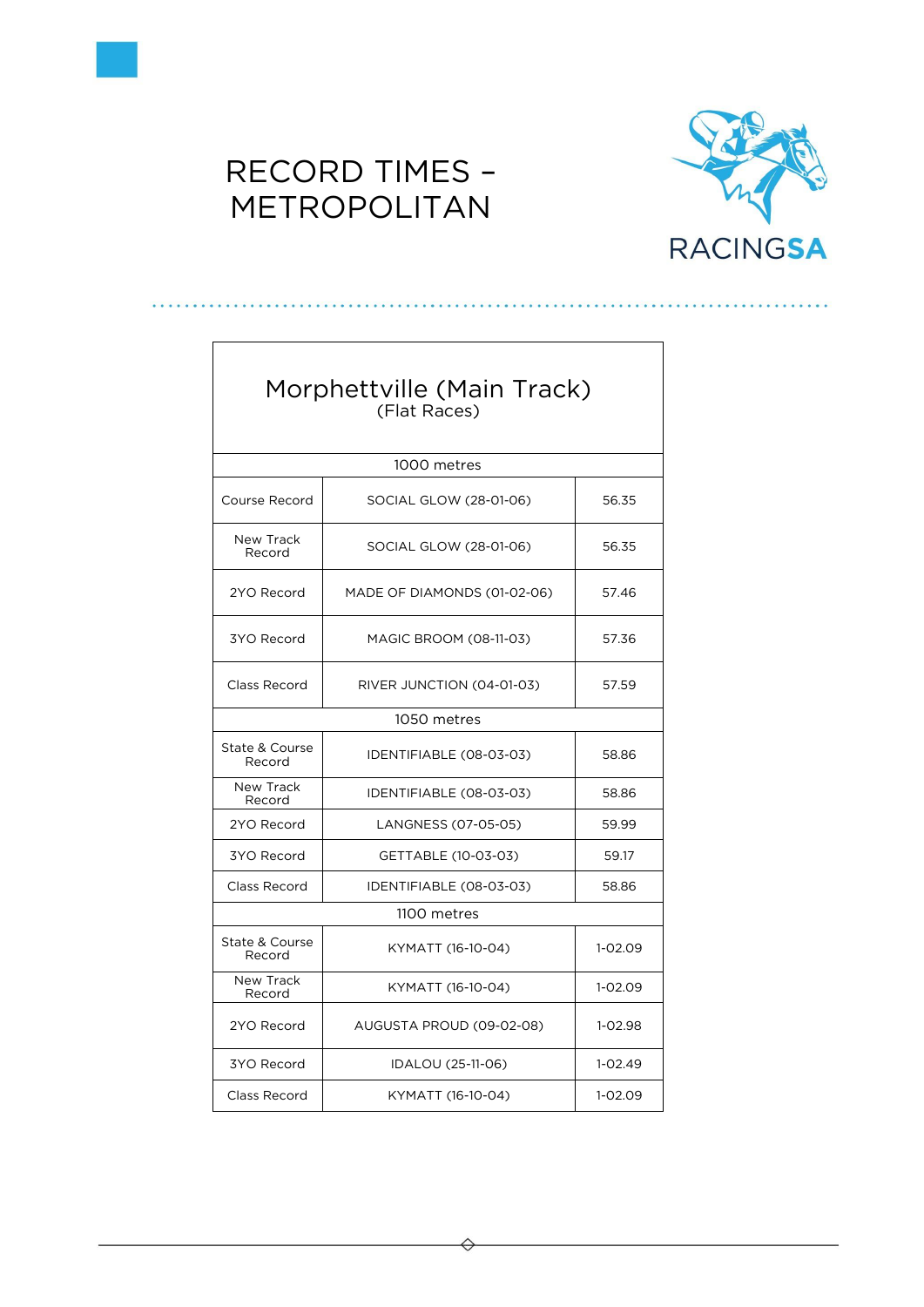



| 1200 metres                                                            |                                    |             |  |
|------------------------------------------------------------------------|------------------------------------|-------------|--|
| State & Course<br>Record                                               | DANTELAH (NZ) (30-01-99)           | $1 - 07.92$ |  |
| New Track<br>Record                                                    | OUTLAWS REVENGE (04-02-06)         | 1-08.18     |  |
| 2YO Record                                                             | SIMPLY BELIEVE (11-05-96) 53.5 kg. | $1 - 09.19$ |  |
| 3YO Record                                                             | UNIVERSAL QUEEN (12-03-07) 54.0    | 1-08.29     |  |
| Class Record                                                           | FAGIN (05-11-96) 55.5 kg.          | 1-08.02     |  |
|                                                                        | 1500 metres                        |             |  |
| Course Record                                                          | JONQUEST (03-12-94) 53.5 kg.       |             |  |
| New Track<br>Record                                                    | TAKEN (08-05-04) 54kg              | $1 - 30.70$ |  |
| 2YO Record                                                             | TROUSERS (01-05-99)                | 1-30.86     |  |
| 3YO Record                                                             | TAKEN (08-05-04) 54kg              | 1-30.70     |  |
| RADIO MAN & JON JON'S PET (02-<br>Class Record<br>$O1-95$              |                                    | 1-29.08     |  |
| 1600 metres                                                            |                                    |             |  |
| SPRINGHILL LAD (NZ) (11-02-95) 51.5<br>State & Course<br>Record<br>kg. |                                    | 1-33.69     |  |
| New Track<br>Record                                                    | CHICKALOO (01-11-05)               | $1 - 34.53$ |  |
| 2YO Record                                                             | LITMUS (18-05-96)                  | 1-36.66     |  |
| 3YO Record                                                             | <b>SHAVANO MISS (2-2-91)</b>       |             |  |
| Class Record                                                           | SOLITAS (20-11-04)<br>$1 - 35.19$  |             |  |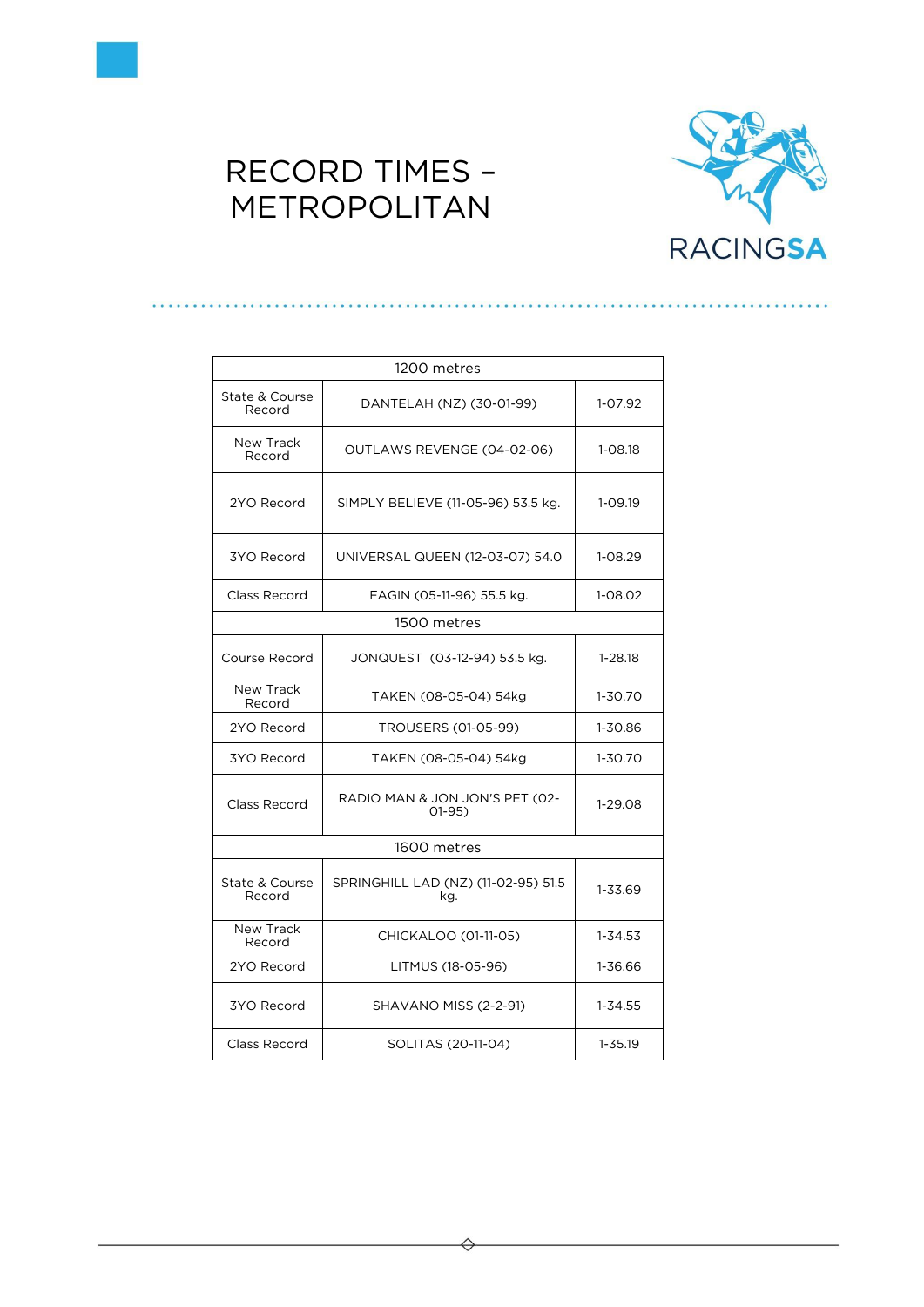



| 1800 metres              |                                                          |         |  |
|--------------------------|----------------------------------------------------------|---------|--|
| Course Record            | TINGIRANA (NZ) (03-02-07)                                | 1-47.81 |  |
| New Track<br>Record      | TINGIRANA (NZ) (03-02-07)                                | 1-47.81 |  |
| 3YO Record               | DEVIL MOON (31-03-07) 55.0 kg.                           | 1-48.09 |  |
| Class Record             | ARCHER STREET (6-10-97)                                  | 1-48.77 |  |
|                          | 2000 metres                                              |         |  |
| State & Course<br>Record | READY FOR MORE (20-10-07)                                | 2-01.40 |  |
| New Track<br>Record      | READY FOR MORE (20-10-07)                                | 2-01.40 |  |
| 3YO Record               | ANAMATO (21-04-07)                                       | 2-02.20 |  |
| Class Record             | GALLICUS (12-10-91)                                      | 2-02.28 |  |
|                          | 2400 metres                                              |         |  |
| Course Record            | SCOTCH AND DRY (6-5-72) 8 st 3 lb<br>$(52.0 \text{ kg})$ | 2-28.03 |  |
| New Track<br>Record      |                                                          |         |  |
| 3YO Record               | DIEGO (NZ) (12-5-90)<br>2-29.46                          |         |  |
| Class Record             | 2-29.45<br>MAGI'S STAR (NZ) (2-2-91)                     |         |  |
| 2500 metres              |                                                          |         |  |
| Course Record            | NOBLE FALCON (NZ) (29-12-84)                             | 2-33.70 |  |
| New Track<br>Record      | IRISH DARLING (16-05-05)<br>2-36.02                      |         |  |
|                          | IRISH DARLING (16-05-05)                                 |         |  |
| 3YO Record               |                                                          | 2-36.02 |  |
| Class Record             | SLEATBANK (NZ) (31-12-05)                                | 2-36.82 |  |
|                          | 2600 metres                                              |         |  |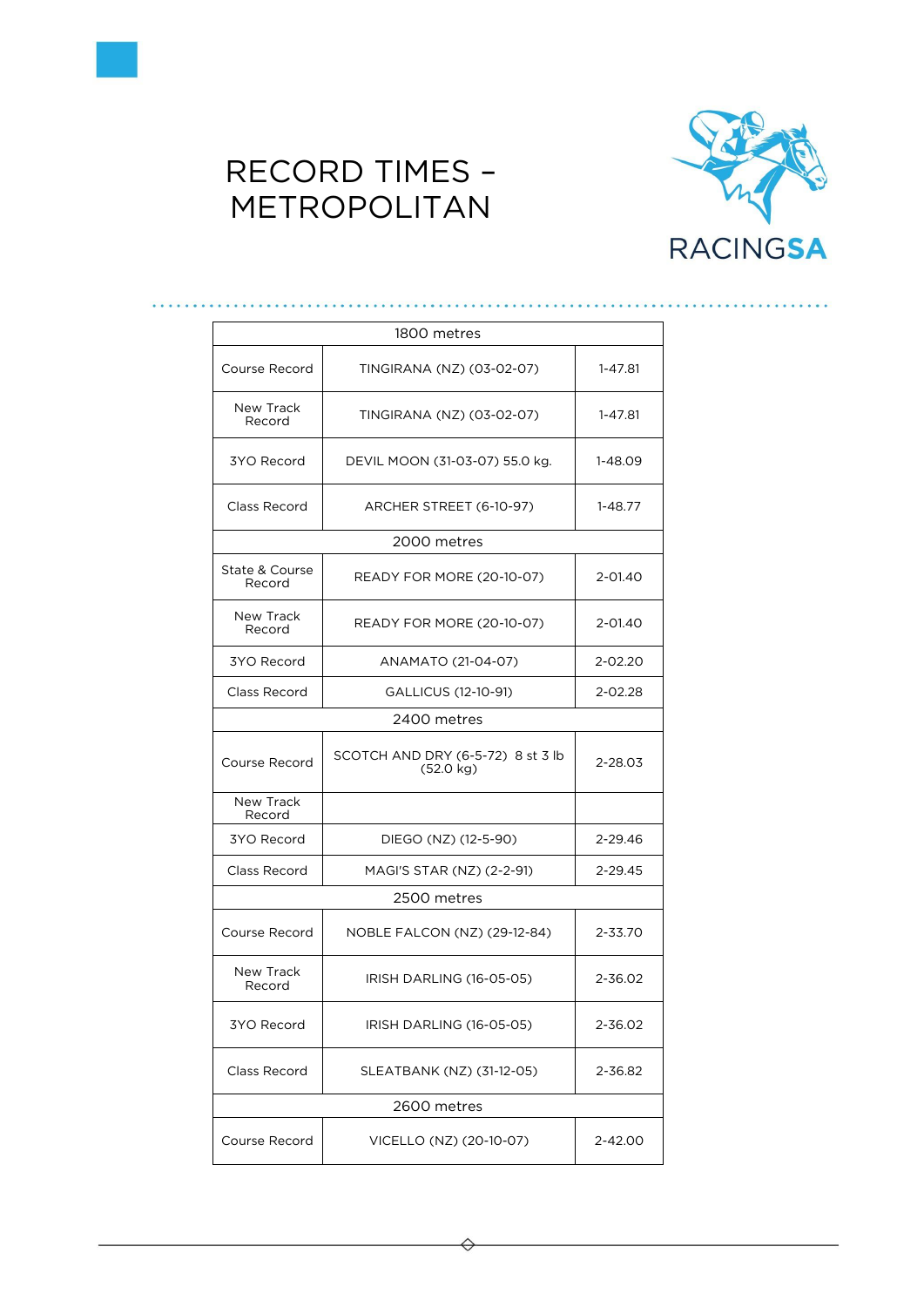



| 2700 metres              |                                      |             |  |
|--------------------------|--------------------------------------|-------------|--|
| State & Course<br>Record | SETO BRIDGE (25-05-96)               | 2-49.00     |  |
| 3YO Record               | DOUBLE GIN (26-05-90)                | 2-49.62     |  |
| 3200 metres              |                                      |             |  |
| State & Course<br>Record | GNAPUR (7-5-69) 7 st 11 lb (49.5 kg) | 3-19.83     |  |
| New Track<br>Record      | GALLIC (NZ) (12-03-07) 58.0 kg.      | $3 - 20.90$ |  |
| 3500 metres              |                                      |             |  |
| New Track<br>Record      | INTACTO                              | 4-02.80     |  |

| Morphettville Parks<br>(Inner Track) |                   |             |                                         |
|--------------------------------------|-------------------|-------------|-----------------------------------------|
| <b>Flat Races</b>                    |                   |             |                                         |
| 09/11/2020                           | 1000m             | $0 - 56.71$ | <b>STAR HILLS</b>                       |
| 25/02/2017                           | 1250 <sub>m</sub> | 1-12.93     | THIS KID<br><b>ROCKS</b>                |
| 12/03/2022                           | 1300 m            | $1-16.43$   | <b>STRUCK BY</b>                        |
| 22/08/2009                           | 1400 m            | $1 - 22.25$ | <b>MAGICAL</b><br>PEARL                 |
| 17/01/2015                           | 1550 m            | 1-32.69     | <b>TEAR GAS</b>                         |
| 24/10/2009                           | 1950 m            | $1 - 59.42$ | <b>BLUE MAGGICH</b><br>(NZ)             |
| 7/01/2017                            | 2250 m            | 2-19.14     | GAI IIC<br>CHIEFTAN                     |
| 9/03/2019                            | 2400 m            | 2-30.88     | <b>ROCKARRAL</b>                        |
| Hurdle                               |                   |             |                                         |
| 22/08/2009                           | 3100 m            | $3 - 24.13$ | <b>MORSONIQUE</b>                       |
| 25/06/2011                           | 3500 m            | 3-58.22     | <b>OUR</b><br><b>ARISTOCRAT</b><br>(GB) |
| Steeple                              |                   |             |                                         |
| 29/08/2015                           | 3500 m            | 4-00.09     | <b>ZATAGLIO</b>                         |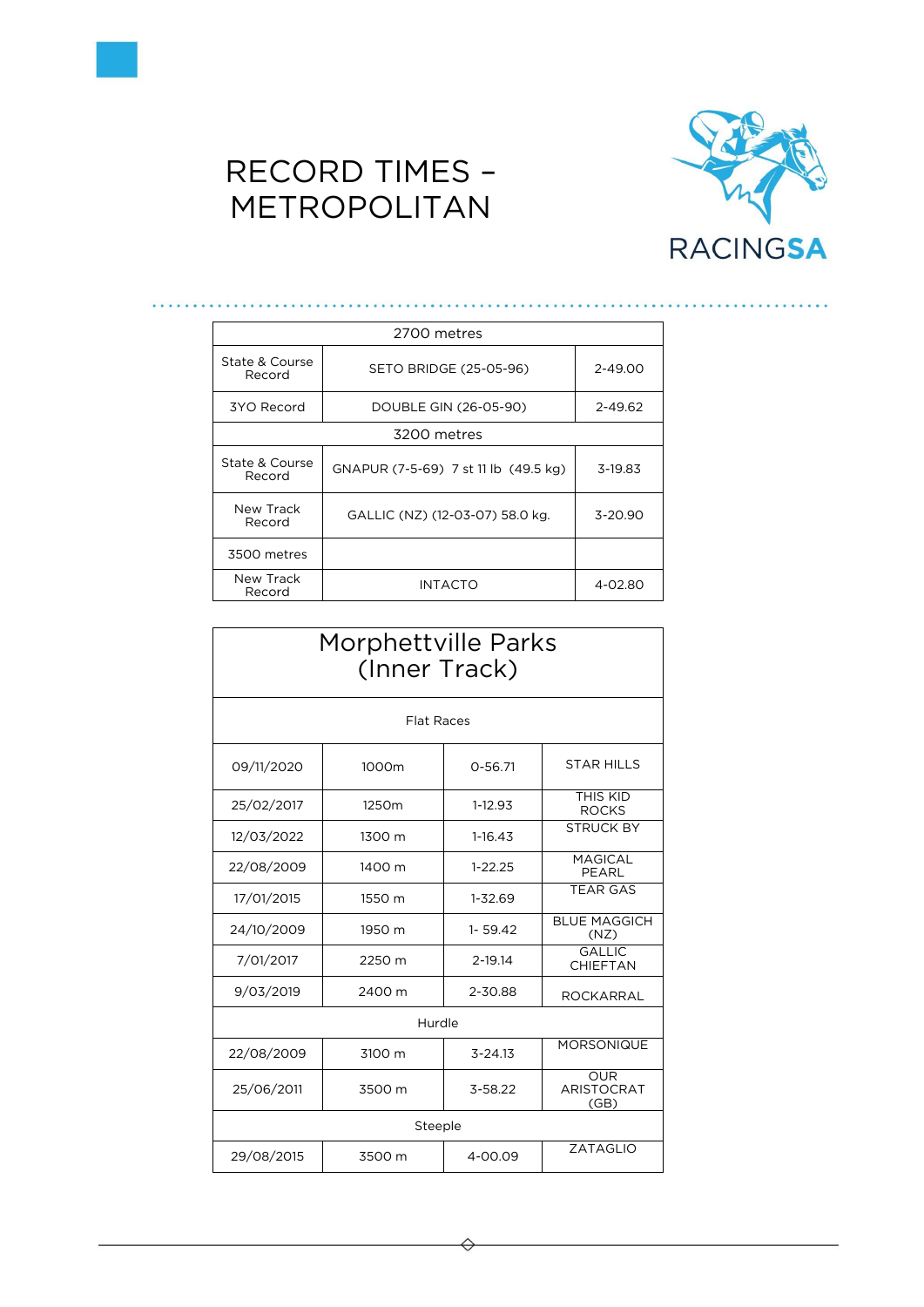

 $\Gamma$ 

## RECORD TIMES – METROPOLITAN



| Morphettville Record Times<br>(Jumping Races)              |                                                                   |             |  |
|------------------------------------------------------------|-------------------------------------------------------------------|-------------|--|
| 2700 metres<br>Hurdle Record                               | <b>TITLE ROLL (24-10-98)</b><br>2-56.02                           |             |  |
| 3200 metres<br>Hurdle Record                               | <b>HARLEM TOWN (20-05-96)</b>                                     | 3-29.89     |  |
| 3200 metres<br>Hurdle Record<br>New Track                  | FORCE NINE (08-03-08)                                             | $3 - 31.02$ |  |
| 3200 metres<br>Steeple<br>Record                           | SUPER COBRA (17-07-04)<br>$3 - 41.75$                             |             |  |
| 3400 metres<br>Steeple<br>Record                           | BURKHILL'S LANE (12-8-89) 72.5 kg                                 |             |  |
|                                                            | 3500 metres (Hurdle)                                              |             |  |
| State & Course<br><b>LIQUID LUNCH (19-07-03)</b><br>Record |                                                                   | 3-56.24     |  |
| New Track<br>Record                                        | 3-56.24<br><b>LIQUID LUNCH (19-07-03)</b>                         |             |  |
| 3500 metres<br>Hurdle Record                               | BOGAN CLOUD (6-3-71) 11st 10 lb<br>3-53.09<br>$(74.5 \text{ kg})$ |             |  |
| 3600 metres<br>Steeple<br>Record                           | CLEARVIEW BAY (19-08-06)<br>4-01.57<br>69.5 kg                    |             |  |